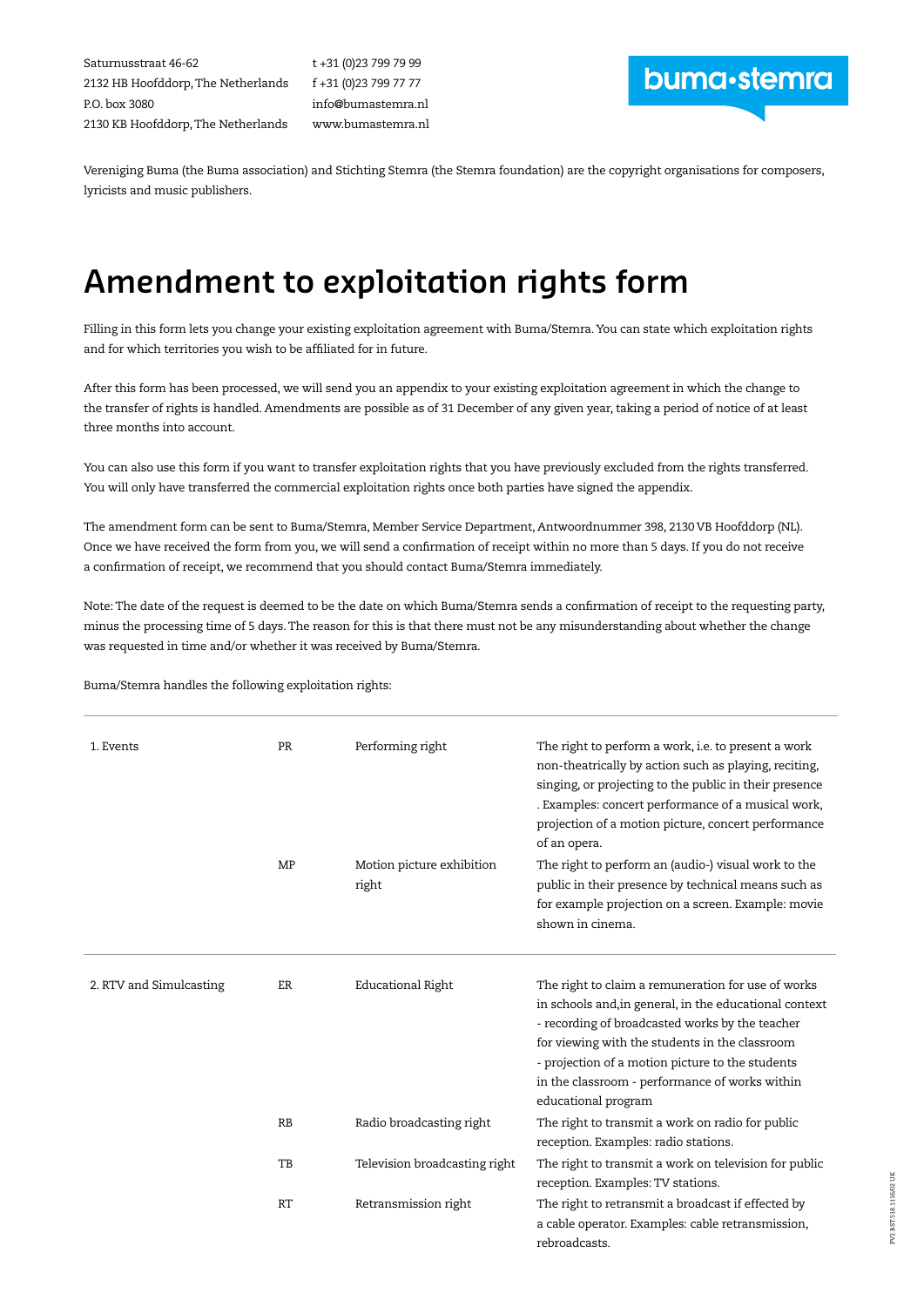|                     | TP | Right of retransmission<br>of performance                | The right to transmit a live performance of a work<br>beyond the place of performance to the public<br>by means of screens or loudspeakers or similar<br>technical devices. Examples: if the public can hear<br>simultaneously a concert performance outside the<br>concert hall. |
|---------------------|----|----------------------------------------------------------|-----------------------------------------------------------------------------------------------------------------------------------------------------------------------------------------------------------------------------------------------------------------------------------|
| 3. Background music | TO | The right of public<br>performance of radio<br>broadcast | The right to perform publicly a radio broadcast of<br>a work Examples: playing a radio in a bar.                                                                                                                                                                                  |
|                     | TV | The right of public<br>performance of TV broadcast       | The right to perform publicly a TV broadcast of<br>a work. Examples: playing of a TV in a bar.                                                                                                                                                                                    |
|                     | PC | The right of public<br>performance of a recording        | The right to perform publicly a recording of a work<br>by means of playing an audio, visual or audio-visual<br>carrier to a group of listeners or spectators in their<br>presence. Examples: playing CDs in a disco.                                                              |
| 4. Mechanical       | MR | Mechanical right sound<br>carrier                        | The right to record, reproduce and distribute a work<br>on a carrier (audio only). Examples: CDs, CD-ROMs.                                                                                                                                                                        |
|                     | SY | Synchronisation right                                    | The right to include and combine a work for the<br>creation of an audiovisual, multimedia work or<br>a database.                                                                                                                                                                  |
|                     | DB | Database right                                           | The right to store a work in a database or similar<br>type of medium. This applies not only to music<br>but also to film.                                                                                                                                                         |
|                     | ВT | Blank tape remuneration                                  | The right to claim a remuneration for private<br>copying which is charged for manufacturing or<br>importing recordable audio-, visual- or audio-visual-<br>carriers and/or recorders Examples: levy on blank<br>audio, video-cassettes, CDs, videorecorders, etc.                 |
|                     | RL | Rental and lending right                                 | The right to rent out or lend an original or a copy<br>to the public. Examples: videos, CDs and books.                                                                                                                                                                            |
|                     | MA | Mechanical right Radio                                   | Right of reproduction for the purpose of transmitting<br>on radio broadcasts. Example: Radio stations                                                                                                                                                                             |
|                     | МT | Mechanical right TV                                      | Right of reproduction for the purpose of transmitting<br>on TV broadcasts. Example: TV stations                                                                                                                                                                                   |
|                     | MV | Mechanical right Video                                   | The right to record, reproduce and distribute a work<br>on a video carrier. Examples: DVDs, VCs, CD-ROM, etc.                                                                                                                                                                     |
| 5. Online           | OD | Making available right<br>for interactive use            | Communication to the public and making available<br>right for interactive forms of online exploitation.<br>Examples: music & video on demand services,<br>downloads, podcasts and interactive radio/TV.                                                                           |
|                     | ОB | Making available right<br>for non-interactive use        | Communication to the public and making<br>available right for non-interactive forms of online<br>exploitation. Examples: webcasting and streaming<br>(not simulcasting).                                                                                                          |
|                     | MD | Mechanical right for<br>interactive use                  | The mechanical reproduction right affected by<br>interactive forms of online exploitation. Examples:<br>music & video on demand, downloads, podcasts and<br>interactive radio/TV.                                                                                                 |
|                     | MB | Mechanical right for<br>non-interactive use              | The mechanical reproduction right affected by non-<br>interactive forms of online exploitation. Examples:<br>webcasting and streaming (not simulcasting).                                                                                                                         |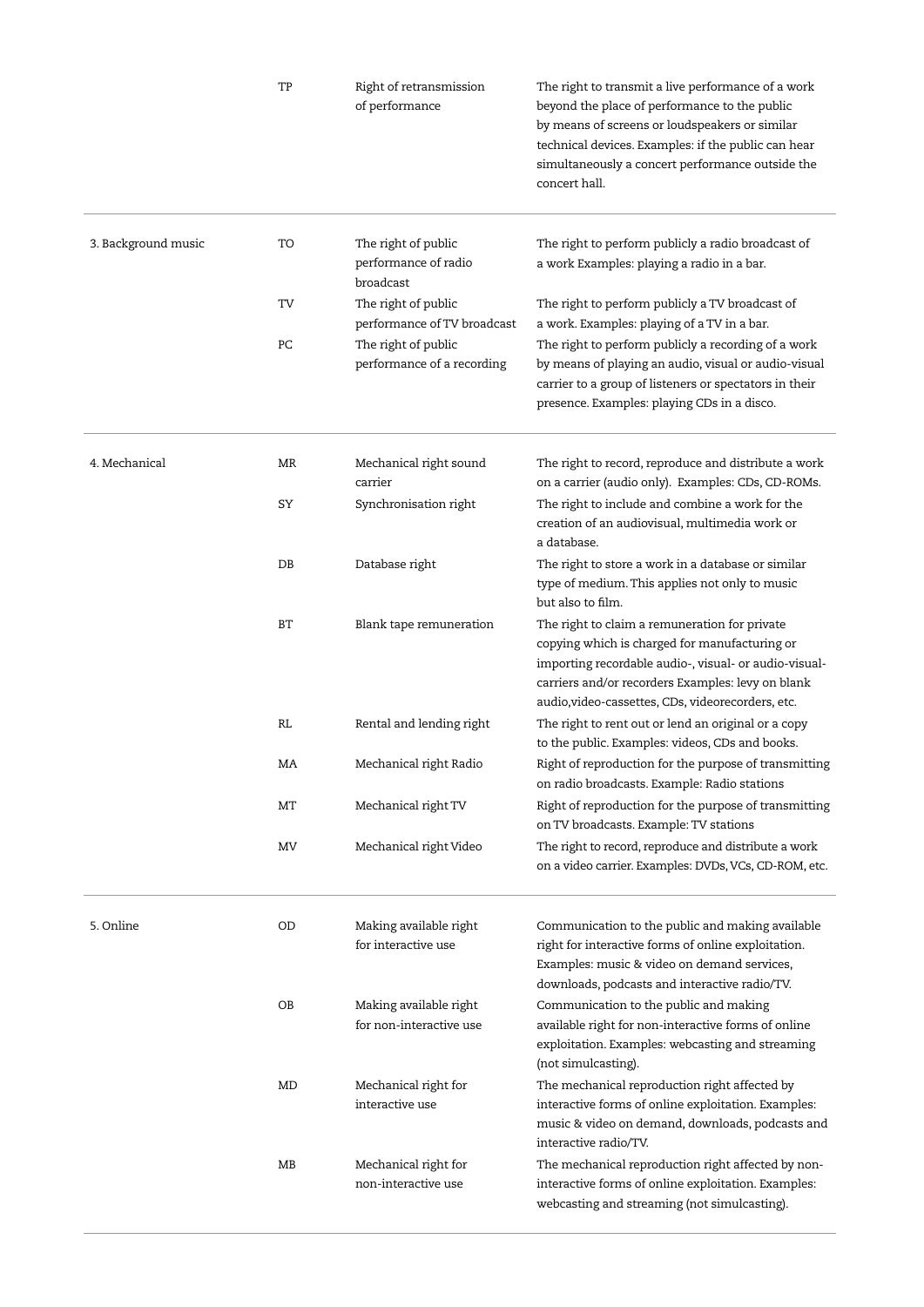### **A. Your details**

| 1. Name:                               |
|----------------------------------------|
| 2. First names:                        |
| 3. Fund name (if you are a publisher): |
| 4. Buma/Stemra customer number:        |
| 5. Telephone number:                   |
| 6. Email:                              |
|                                        |

## **B. Your current registration**

| a. |
|----|
|----|

|                                                   | Composer                                  |
|---------------------------------------------------|-------------------------------------------|
|                                                   | Lyricist                                  |
|                                                   | Arranger                                  |
|                                                   | Authors BV/NV                             |
|                                                   | Heir                                      |
|                                                   | Publisher                                 |
|                                                   |                                           |
| 2. I am affiliated to:                            |                                           |
|                                                   | Buma and Stemra                           |
|                                                   | Buma                                      |
|                                                   | Stemra                                    |
|                                                   |                                           |
| 3. I am affiliated for the following territories: |                                           |
|                                                   | Worldwide                                 |
|                                                   | Other, namely for the following countries |
|                                                   |                                           |
|                                                   |                                           |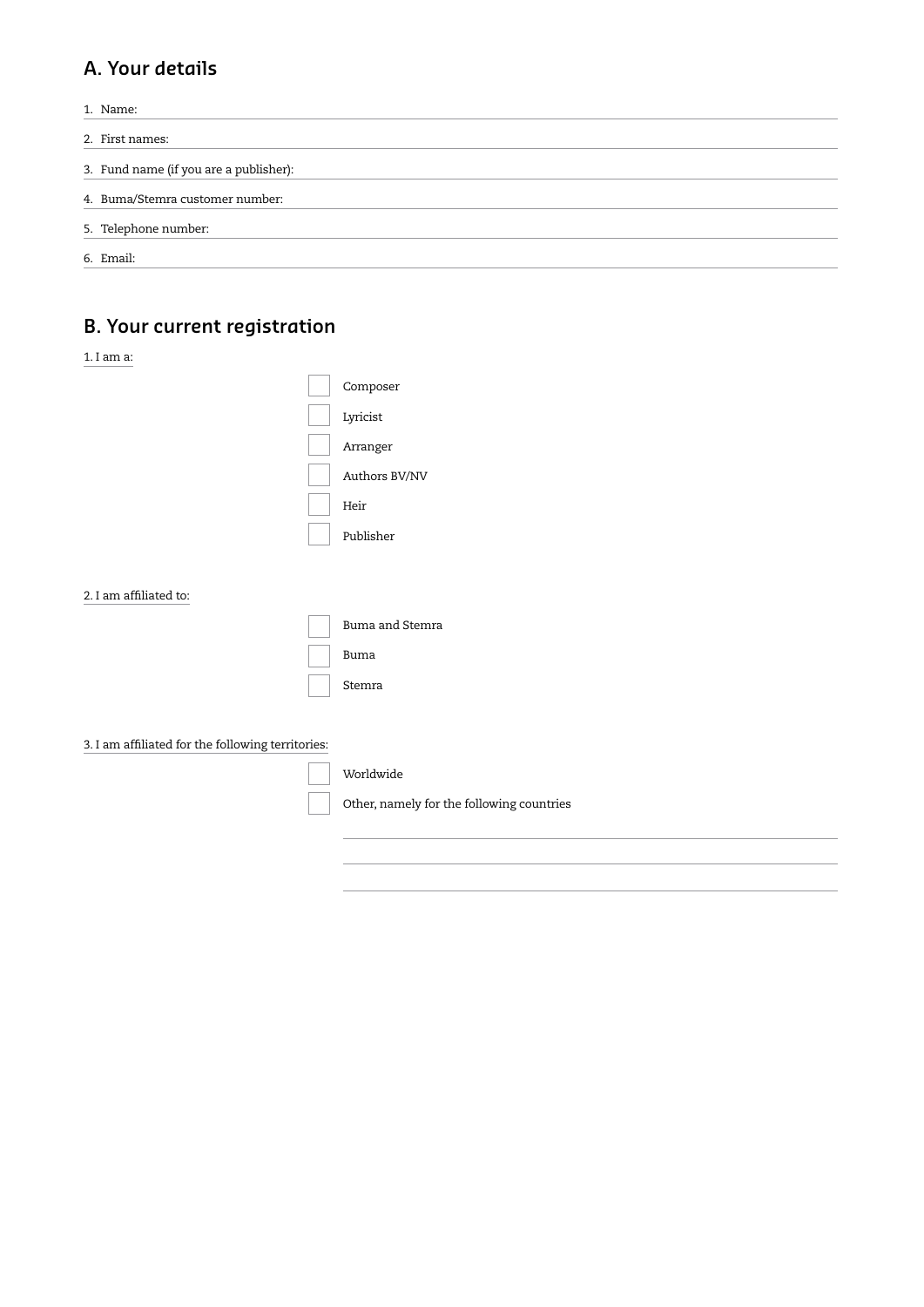### **C. Amendment to registration**

1. I wish to **EXCLUDE** the following rights from being transferred to Buma and/or Stemra:

| No (continue to 2)    |                                                       |  |  |
|-----------------------|-------------------------------------------------------|--|--|
| Yes (please specify): |                                                       |  |  |
| 1.                    | Events                                                |  |  |
| 2.                    | RTV and Simulcasting                                  |  |  |
| 3.                    | Background music                                      |  |  |
| 4.                    | Mechanical                                            |  |  |
| 5.                    | Online, specifically for the following rights:        |  |  |
|                       | Mechanical rights for non-interactive use<br>5.1.     |  |  |
|                       | 5.2<br>Mechanical rights for interactive use          |  |  |
|                       | 5.3<br>Making available right for non-interactive use |  |  |
|                       | Making available right for interactive use<br>5.4     |  |  |

#### 2. I wish to **TRANSFER** the following rights to Buma and/or Stemra that I previously excluded from the rights transfer:

| No (continue to 3)                                    |  |  |  |
|-------------------------------------------------------|--|--|--|
| Yes (please specify):                                 |  |  |  |
| $\mathbf{1}$<br>Events                                |  |  |  |
| 2.<br>RTV and Simulcasting                            |  |  |  |
| 3.<br>Background music                                |  |  |  |
| Mechanical<br>4.                                      |  |  |  |
| Online, specifically for the following rights:<br>5.  |  |  |  |
| Mechanical rights for non-interactive use<br>5.1      |  |  |  |
| 5.2<br>Mechanical rights for interactive use          |  |  |  |
| 5.3<br>Making available right for non-interactive use |  |  |  |
| Making available right for interactive use<br>5.4     |  |  |  |
|                                                       |  |  |  |
|                                                       |  |  |  |

#### 3. I wish to amend the territories covered by my current registration:

| $\vert$ No (continue to D)                                      |
|-----------------------------------------------------------------|
| Yes, I do not wish to be affiliated for the following countries |
|                                                                 |
|                                                                 |

If you would like to know more about the various exploitation rights, go to www.bumastemra.nl and use the 'Flexible rights' calculator to see what the impact would be on your remunerations from Buma/Stemra. On our website, you will also find the brochure about affiliation with Buma/Stemra and the various possibilities for copyright management, the standard exploitation agreements, the articles of association and the rules. If you have any questions, please contact the Member Service department via info@bumastemra.nl or +31 (0)23-799 79 99.